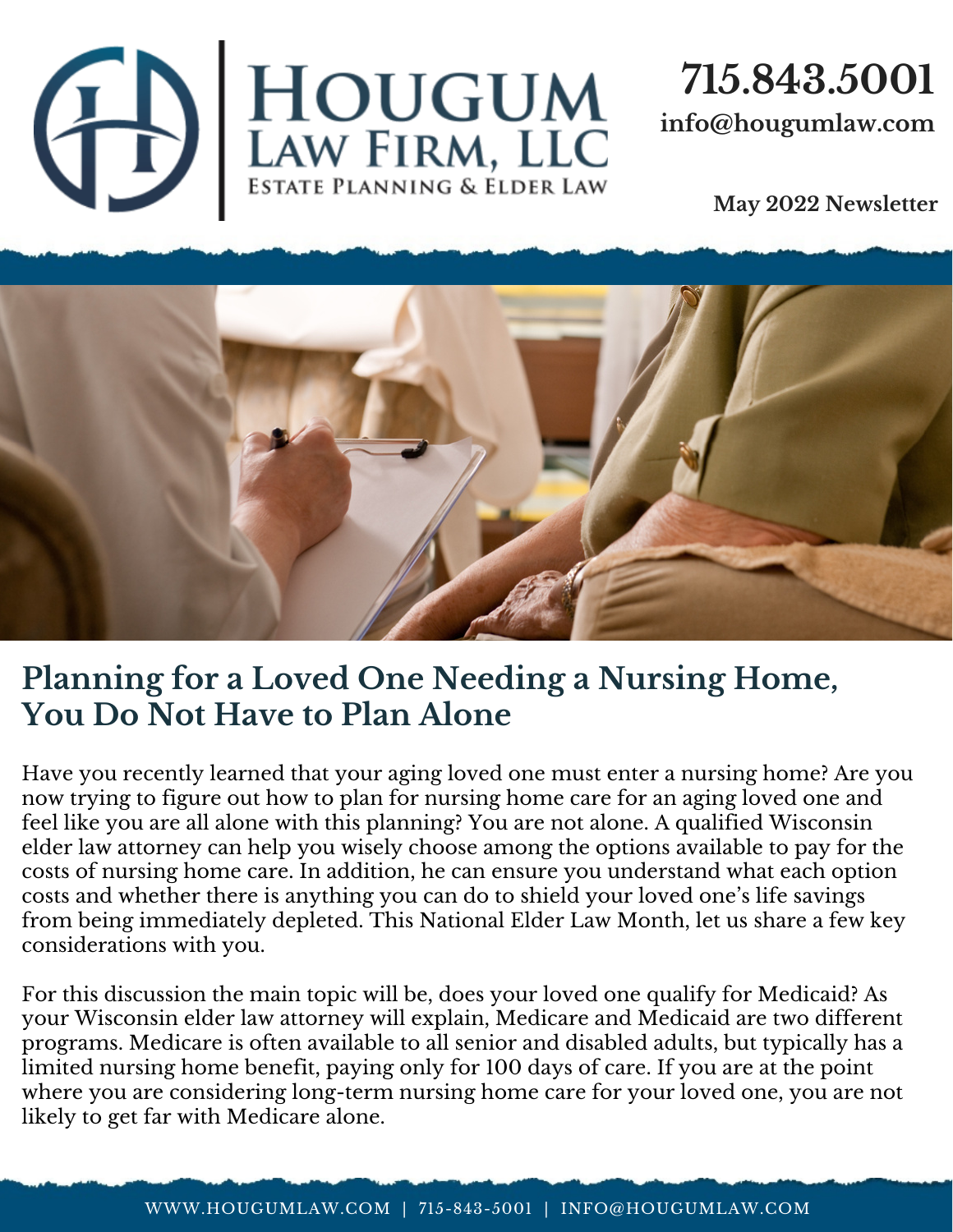(Contd. from Page 1)

However, does your loved one qualify for Medicaid? Your loved one's income level and assets are one of the primary qualifications for receiving Medicaid benefits. If your loved one qualifies, Medicaid will cover nursing home costs.

Is it possible for your Wisconsin elder law attorney to help you? Absolutely! Your elder law attorney can help you with the process of obtaining Medicaid services for your loved one. By working with and going through these steps to apply for Medicaid with your elder law attorney, instead of trying to go it alone, your attorney can advise you of whether Medicaid may seek to recoup costs from your loved one's estate once he or she passes away. If this is the case, your attorney can help you with estate planning strategies on behalf of your loved one that may minimize the depletion of his or her life savings due to Medicaid. An elder law attorney can counsel you on how best to proceed with your loved one's best interests in mind.

Our office is committed to excellence in practicing elder law, including Medicaid and long-term care planning. We encourage you to contact us and schedule a meeting with attorney Alan Hougum today.

## **How To Start Tough Conversations About Medical Care**

As an aging adult, have you had any conversations with your family about what would happen if you had a sudden illness or accident and were unable to make decisions for yourself? It is important for your loved ones to know what you want in the event of a sudden crisis or incapacity. You should begin these conversations as soon as possible about your personal preferences for medical and long-term care choices. We would like to share with you some questions you can ask yourself along with your family to begin this critical discussion.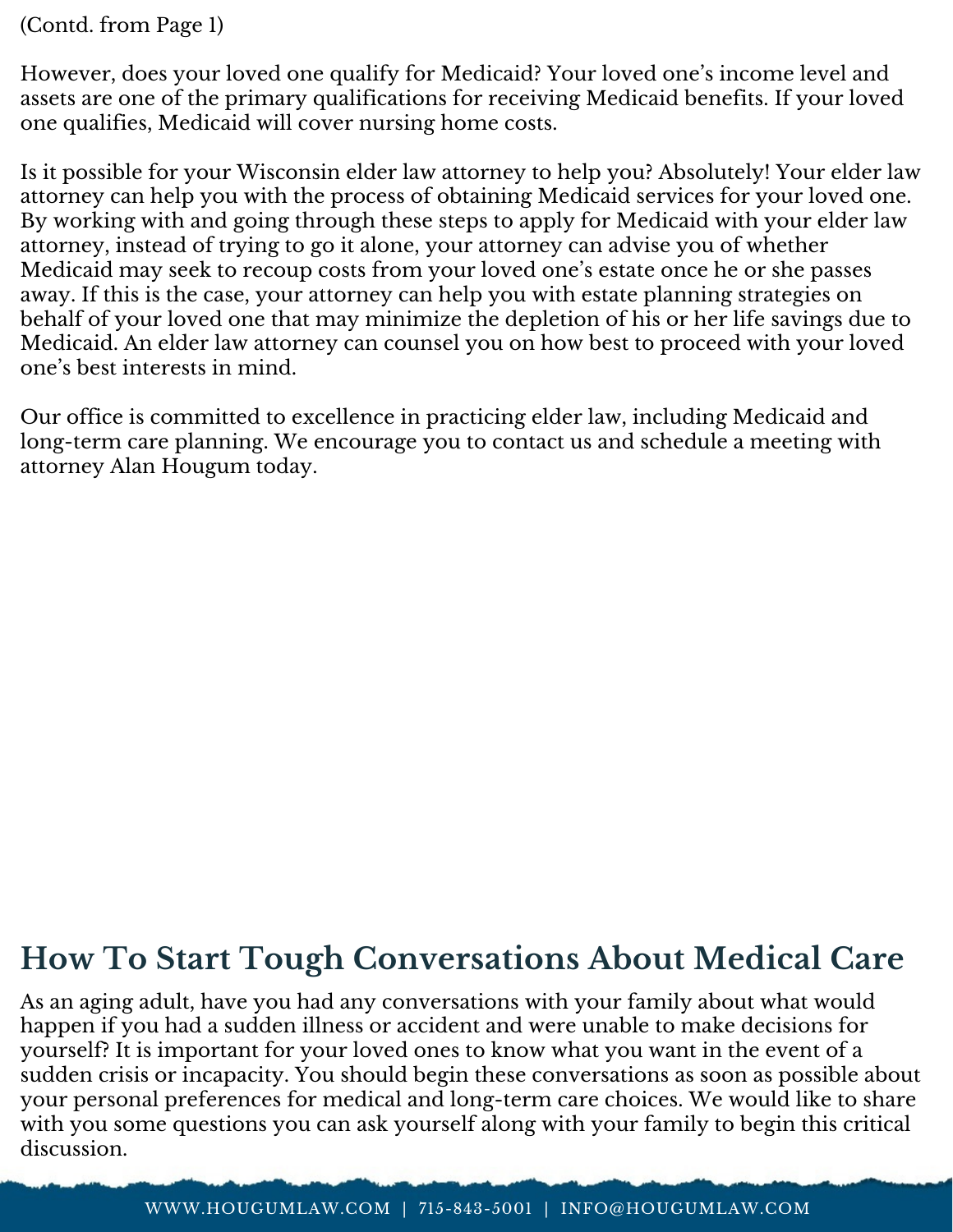

(Contd. from Page 2)

- Whom do you trust to make medical decisions on your behalf?
- $\bullet$  Whom do you NOT want to make decisions for you?
- What are your thoughts about feeding tubes, life support, and other artificial lifesaving devices?
- Is there any type of medical care you would NEVER want?
- If you were permanently disabled or incapacitated, what would contribute or take away from your "quality of life?"
- If you could choose, what are your thoughts on skilled nursing home care versus inhome healthcare?
- How would you like your family to pay for the care you may need if co-pays become excessive or insurance does not cover your treatment?

All of your decisions and choices should be documented in your estate plan. Make an appointment to meet with an experienced and qualified Wisconsin estate planning attorney as soon as possible. Your estate planning attorney can offer advice and assistance as you choose a healthcare decision maker who will ultimately carry out all your decisions if you are unable.

We know this article may raise more questions that it answers. We encourage you to contact us and schedule a meeting with attorney Alan Hougum today.